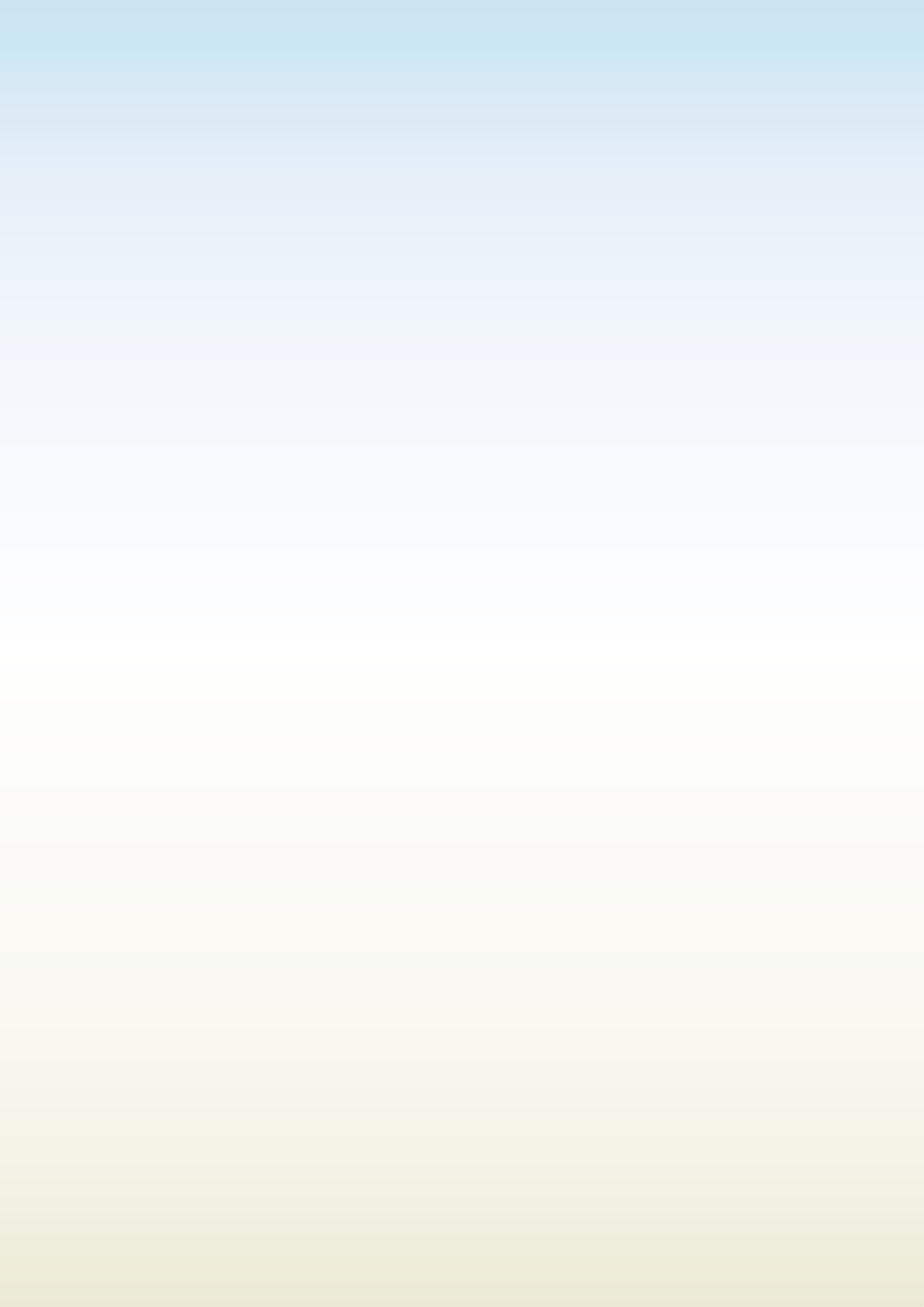### **Index**

- **Page 2 Introduction**
- **Page 5 Listening and Responding to Service Users and Carers**
- **Page 7 Early and Fair Access to Diagnosis, Treatment and Support**
- **Page 9 Valuing Mental and Physical Health Equally**
- **Page 11 Preventing and Responding to Crisis**
- **Page 13 From Recovery to Independence**
- **Page 15 Conclusion**
- **Page 16 Contact Us**



Summary of Hertfordshire Adult Mental Health Strategy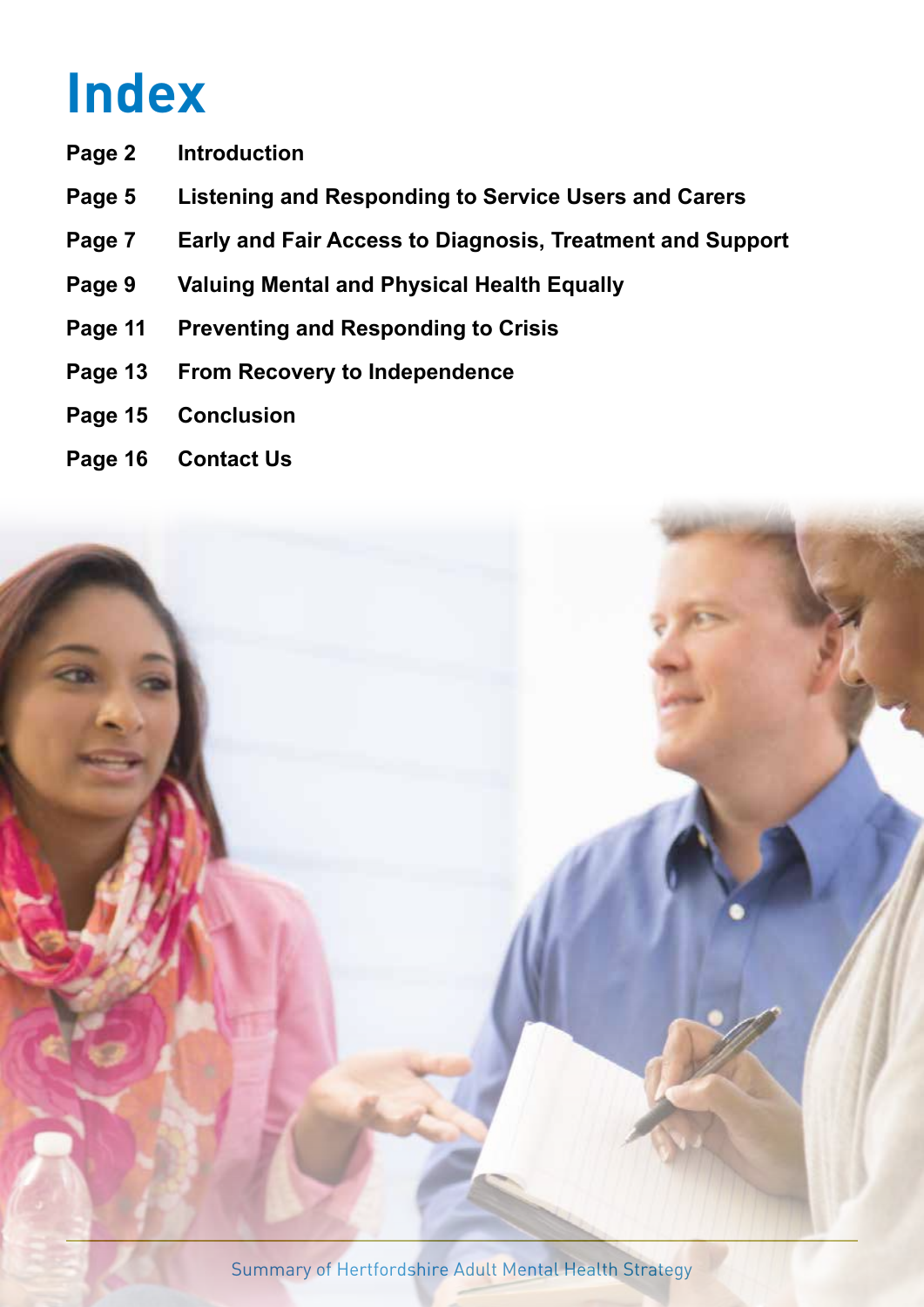### **Introduction**

**This Mental Health Strategy provides an overview of the actions Hertfordshire has taken over the last four years to improve mental health service provision and provides a clear direction of travel for improvements in mental health planning and service delivery over the next five years (2016-2021). The strategy explains the approach we will take to ensure people who experience mental health problems, their carers, and families are able to live well in Hertfordshire.**

#### **Developing the Strategy**

The Mental Health Strategy has been developed through an analysis of local need, and listening to the views of service users, carers, stakeholders and partners. Feedback from the consultation period has been incorporated into the document and an action plan accompanies the Mental Health Strategy.

During the consultation people told us that they had had some excellent experiences of services within Hertfordshire and there are many examples of good practices in services, such as:

- Daily visits for those who need it.
- Being given the opportunity to influence and shape their care and the strategy.
- High quality consistent care, range of activities available and quality of interactions.
- The use of third party organisations to support users and carers.
- Acknowledgement of individual clinicians within services.

|                                                           | <b>Listening &amp;</b><br><b>Responding</b>              |
|-----------------------------------------------------------|----------------------------------------------------------|
| <b>Early &amp; Fair</b><br><b>Access</b>                  | Mental &<br><b>Physical</b><br>Health<br><b>Equality</b> |
| <b>Preventing &amp;</b><br><b>Responding</b><br>to Crisis | <b>Recovery to</b><br>Independence                       |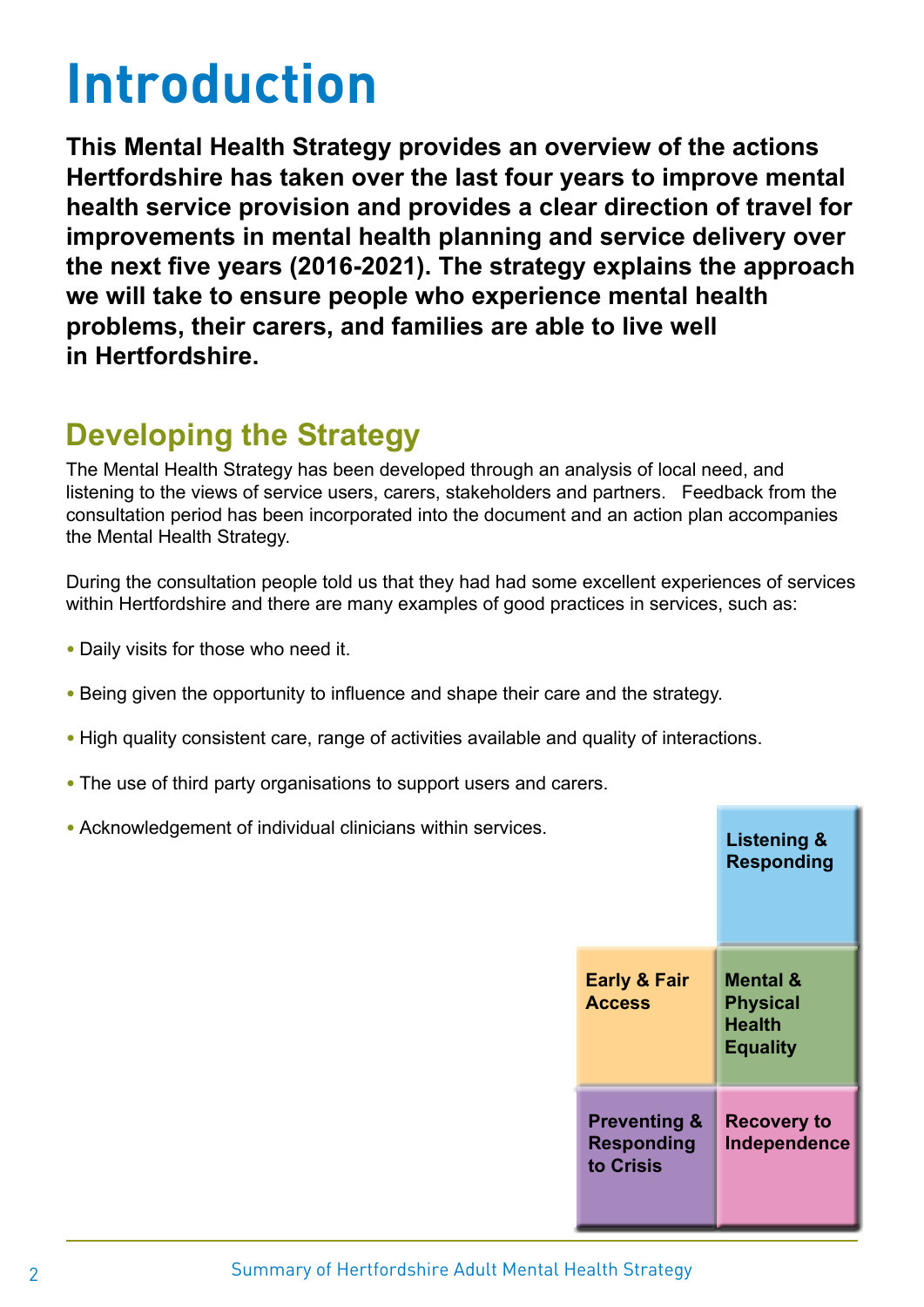#### **What you said**



#### **Areas for improvement in the future**

The strategy is grouped under five key themes which were developed through workshops and agreed during the consultation period:

- Listening and responding to service users and carers.
- Easy, early and fair access.
- Preventing and responding to crisis.
- Recovery and independence.
- Valuing mental and physical health equally.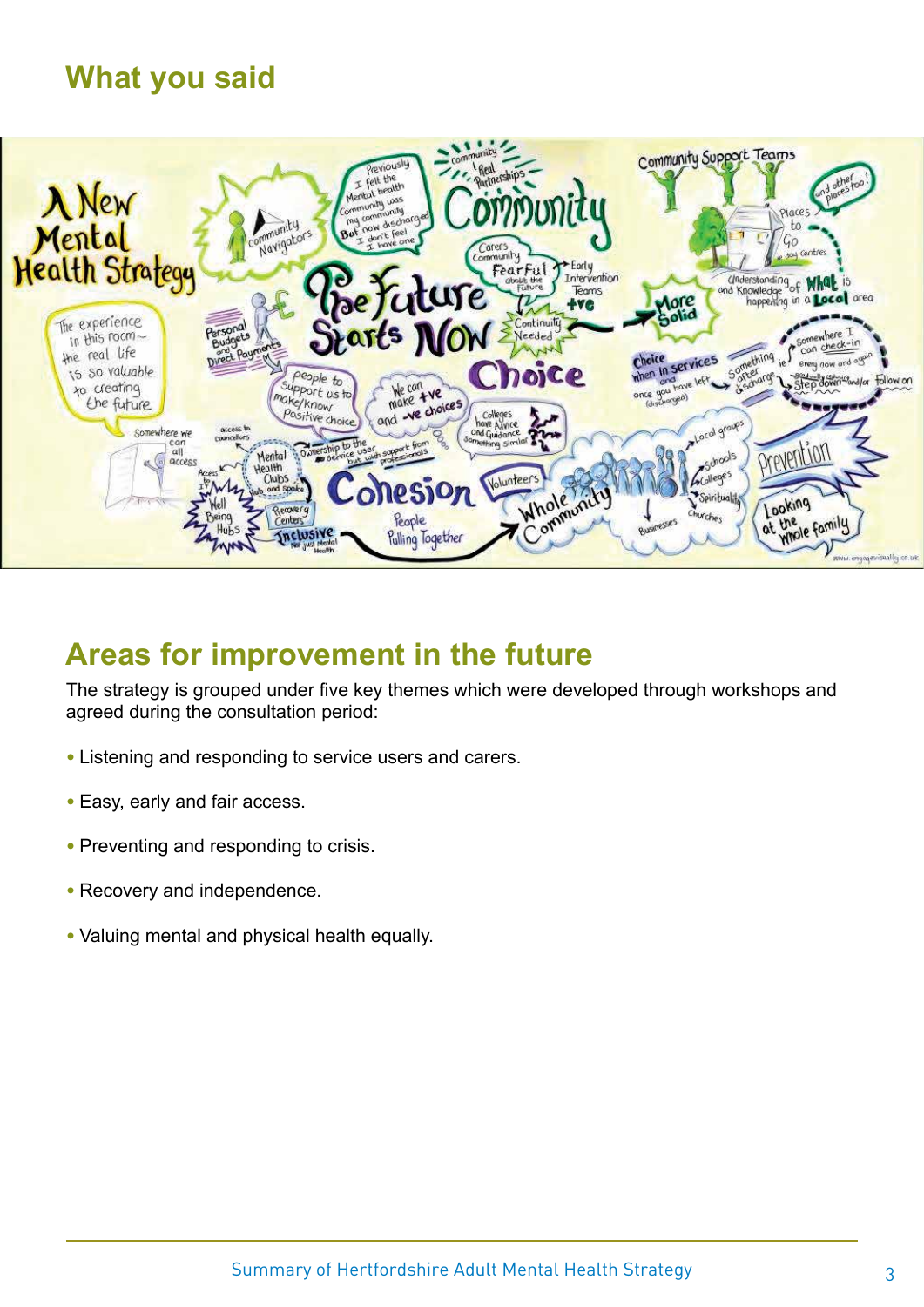#### **Mental Ill Health Prevalence in Hertfordshire**

In 2014/15, it was estimated that around 17% of people aged 16-74 in Hertfordshire were experiencing some form of common mental health disorder.

The recorded prevalence of mental health conditions is expected to increase over the next ten years, driven by a number of factors including:

- Early diagnosis of young people and transition to adult services.
- Increased awareness of mental health conditions.
- Community lead reduction in stigma attached to mental health (building on the success of campaigns like Time To Change).

### **Hertfordshire Mental Health Fact File**†

| 67,149 | adults were known to have depression in 2014/15*                                                              |
|--------|---------------------------------------------------------------------------------------------------------------|
| 9,105  | GP patients were known to have a serious mental illness in 2014/15*                                           |
| 51.6%  | of adult social care users in 2013-14 reported feeling moderately or<br>extremely anxious or depressed        |
| 1,768  | women per year may require support for mental health problems during<br>pregnancy and/or the postnatal period |
| 3.1%   | of people aged 16+ are estimated to have post-traumatic stress disorder                                       |
| 7.0%   | of people aged 16+ are estimated to have an eating disorder                                                   |

**† Source: Public Health England, Public Health Profiles http://fingertips.phe.org.uk \* Figure includes patients registered with GP practices in NHS Herts Valleys CCG and NHS East & North Herts CCG** Hertfordshire County Council Public Health Evidence & Intelligence ph.intelligence@hertfordshire.gov.uk



Evidence & Intelligence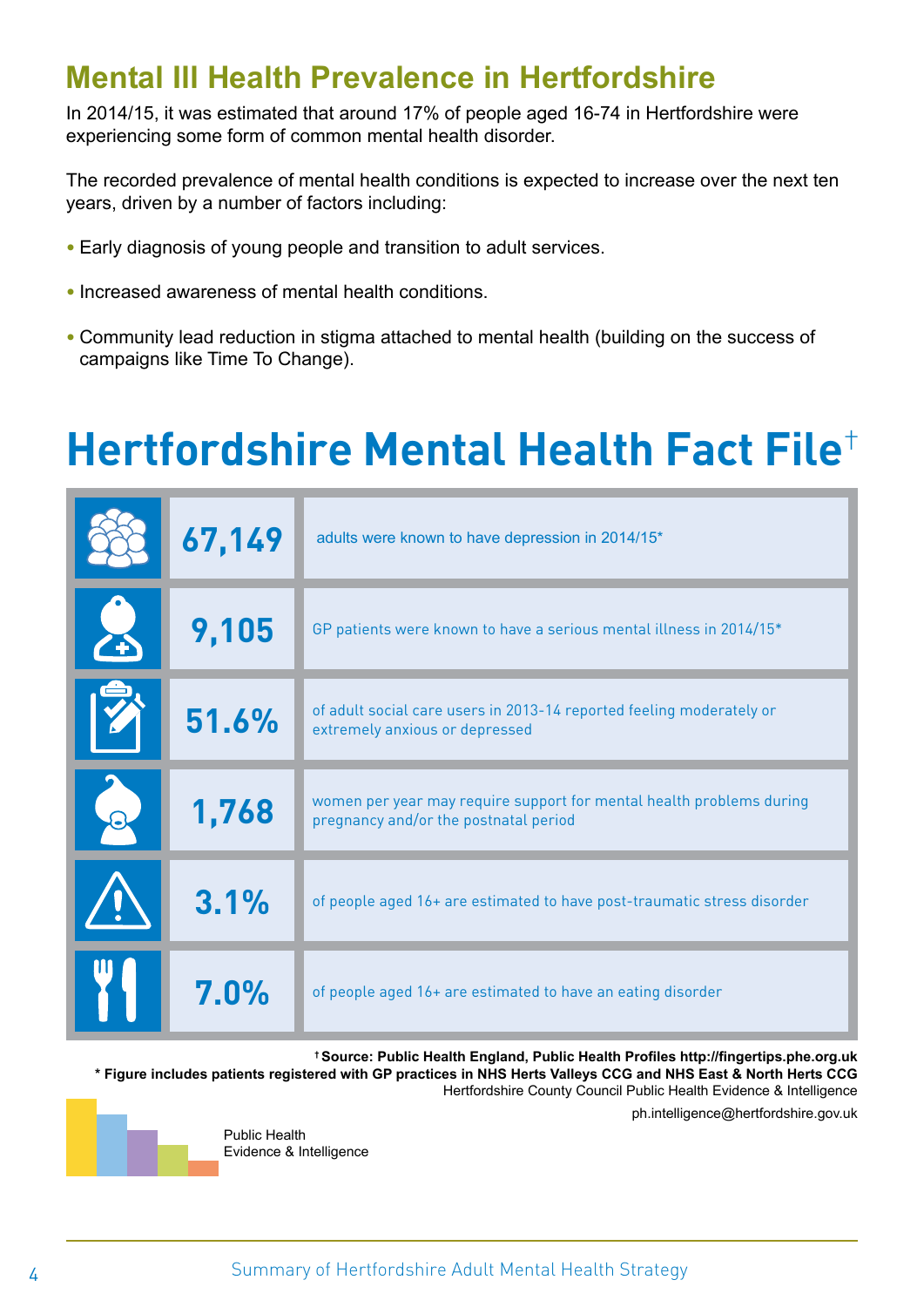## **Listening and Responding to Service Users and Carers**

Hertfordshire continues its commitment to listen and respond<br>to service users, their families and carers and goes further in **to service users, their families and carers and goes further in this strategy by committing to embed co-production and CO-commissioning principles.** The continues its commitment to listen and response users, the continues of the co and carers and goes further in this strategy by committing to embed co-production and co-production and co-pro

#### **Consultation feedback Consultation feedback**

| <b>Service User Support</b> | •More support is needed, especially in the community<br>i.e. routine checks;<br>. Equal access to support is imperative;<br>•Better discharge from hospital support model needed;<br>• Promoting wellbeing and support to help people stay<br>well;                                                                                                                                                 |
|-----------------------------|-----------------------------------------------------------------------------------------------------------------------------------------------------------------------------------------------------------------------------------------------------------------------------------------------------------------------------------------------------------------------------------------------------|
| <b>Carers Support</b>       | •More services to support carers needs;<br>• Carers would like to be more involved/kept in the<br>loop, know what's happening but understand<br>confidentially can not be broken betweeen clinician<br>and patient;<br>• Better communication needed with carers as primary<br>supporter of service user;<br>•Better ways of making carer understand ways of<br>giving the best support - training; |
| <b>Personal Budgets</b>     | •Better understanding of Personal Budgets needed;                                                                                                                                                                                                                                                                                                                                                   |
| Communication               | • Better communication needed between services<br>(signposting) and professionals (GPs/consultants);<br>• Better communication between services will mean<br>better user pathways and outcomes;                                                                                                                                                                                                     |

Page 4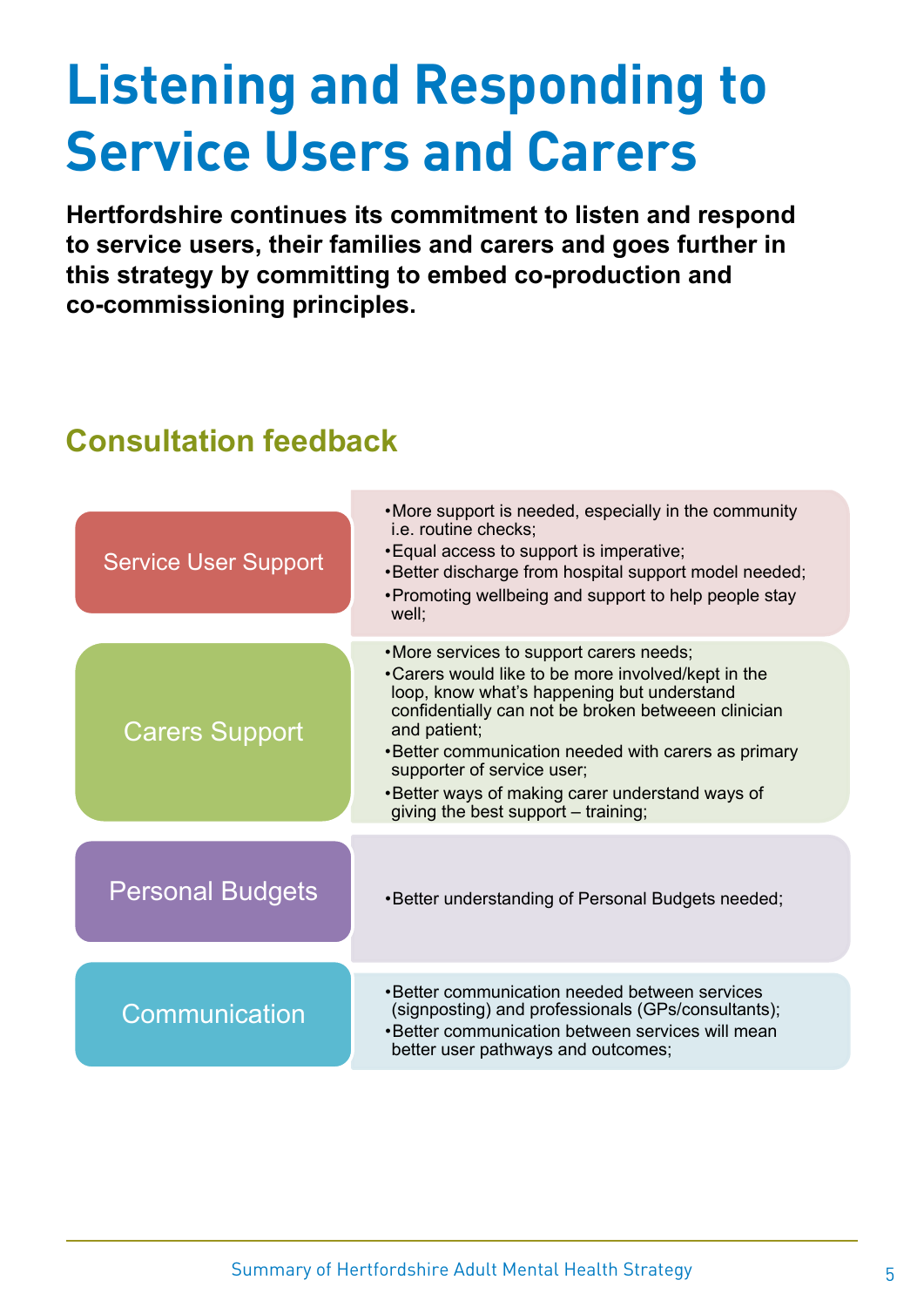- Embedding co-production and focusing on outcomes for all new mental health service provision.
- Promotion of personal budgets and self-direct support.
- Personal health budgets for people receiving continuing health care.
- Co-producing areas of focus for personal health budgets in Hertfordshire.
- People with personal budgets are offered the option of having a broker work with them to identify community resources that will meet their social care needs.
- Brokers use a person centred approach to design and implement a support plan with the individual.
- Consult and engage with stakeholders through Mental Health Planning and Partnership group, GP Leads and Health Watch meetings.
- Carers for someone with mental health problems have contributed to the planning and support of the people they care for. They have been involved in the development of services and specifications.

- People with lived experience of mental illness, their families and carers are able to effectively influence and shape the development, planning, commissioning, mobilisation and monitoring of mental health services across Hertfordshire.
- Hertfordshire has meaningful involvement and collaboration in service improvement with people who use the service.
- People have more independence to exercise choice and control over where, when and how they receive care and support.
- Work with statutory, voluntary and independent partners to implement the Making it Real principles.
- Work with carers and our partners in the statutory, voluntary and independent sectors to deliver on our Joint Strategy for Carers.
- Commission a new user voice network.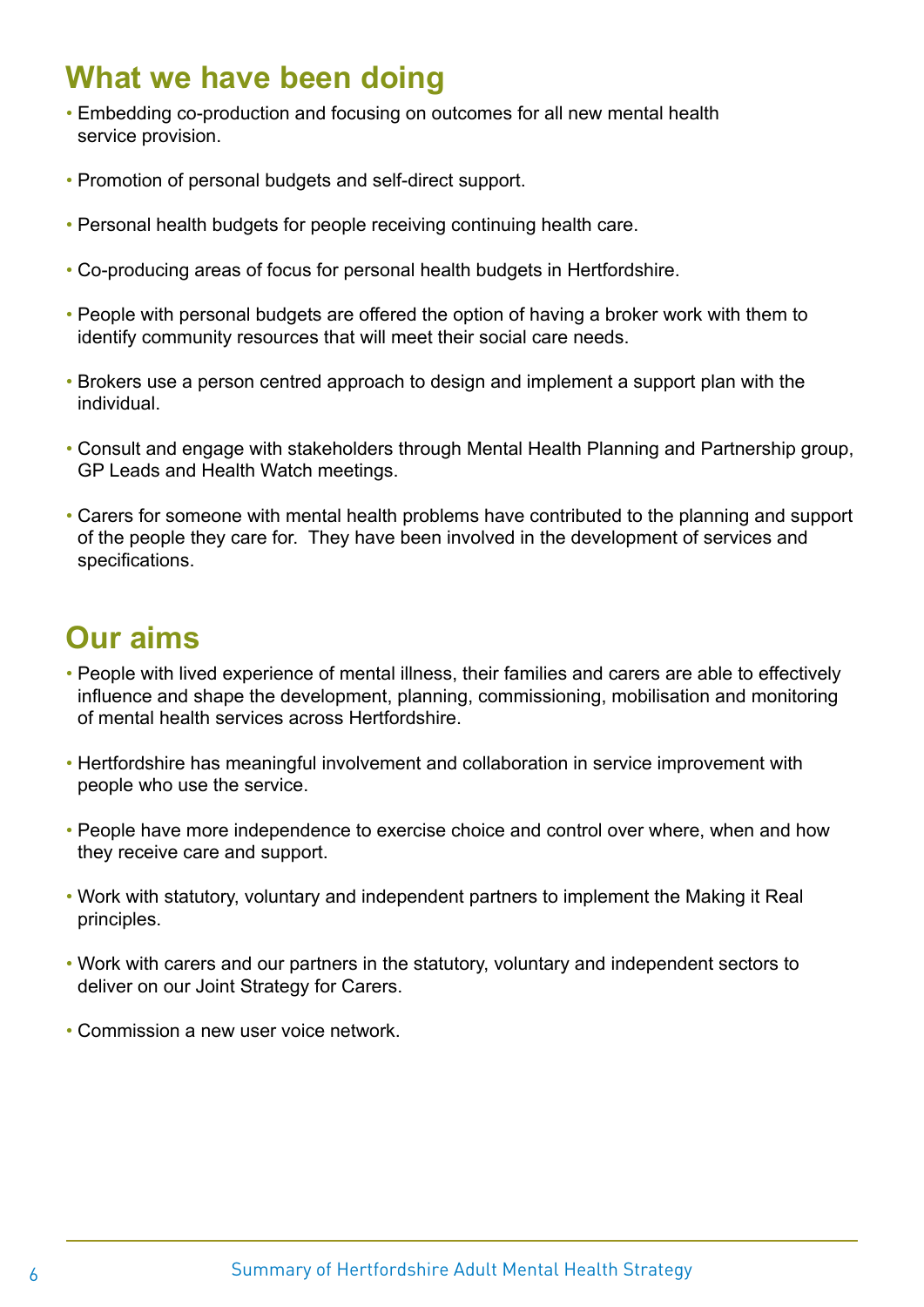#### regardless of the severity, will be able to access advice, guidance, education, treatment and support to enable their recovery and **maximise their independence and mental health and wellbeing. Consultation feedback Consultation feedback** peap on endering man people experiencing mental health is

**Early and Fair Access to Early and Fair Access to** 

**and Support**

and Supp

Diagnosis, Treatment

**Over the life of this strategy commissioners in Hertfordshire will**  focus on ensuring that people experiencing mental health issues,

| Early treatment | . Faster access to services and treatment needed;<br>• Prevention and early intervention is a priority;                                                                                                                                                                                                                              |
|-----------------|--------------------------------------------------------------------------------------------------------------------------------------------------------------------------------------------------------------------------------------------------------------------------------------------------------------------------------------|
| GPs             | . GPs need more awareness/training on mental health;<br>•Cannot get a GP appointment;<br>. Not enough time in GP appointments;<br>. Not able to talk about dual issues physical and mental<br>health problems in the same appointment;                                                                                               |
| Continuity      | • There is a need for continuity, having different<br>clinicians and repeating problems is not considered<br>helpful by services users;<br>•Need support from same staff not different staff each<br>time:<br>• Prevention and early intervention is a priority;<br>• There is a need for consistency with staff to aid<br>recovery; |
| Staff           | • Recruitment and retention needs to improve to realise<br>benefits to users;<br>•Better skill mix of staff needed;                                                                                                                                                                                                                  |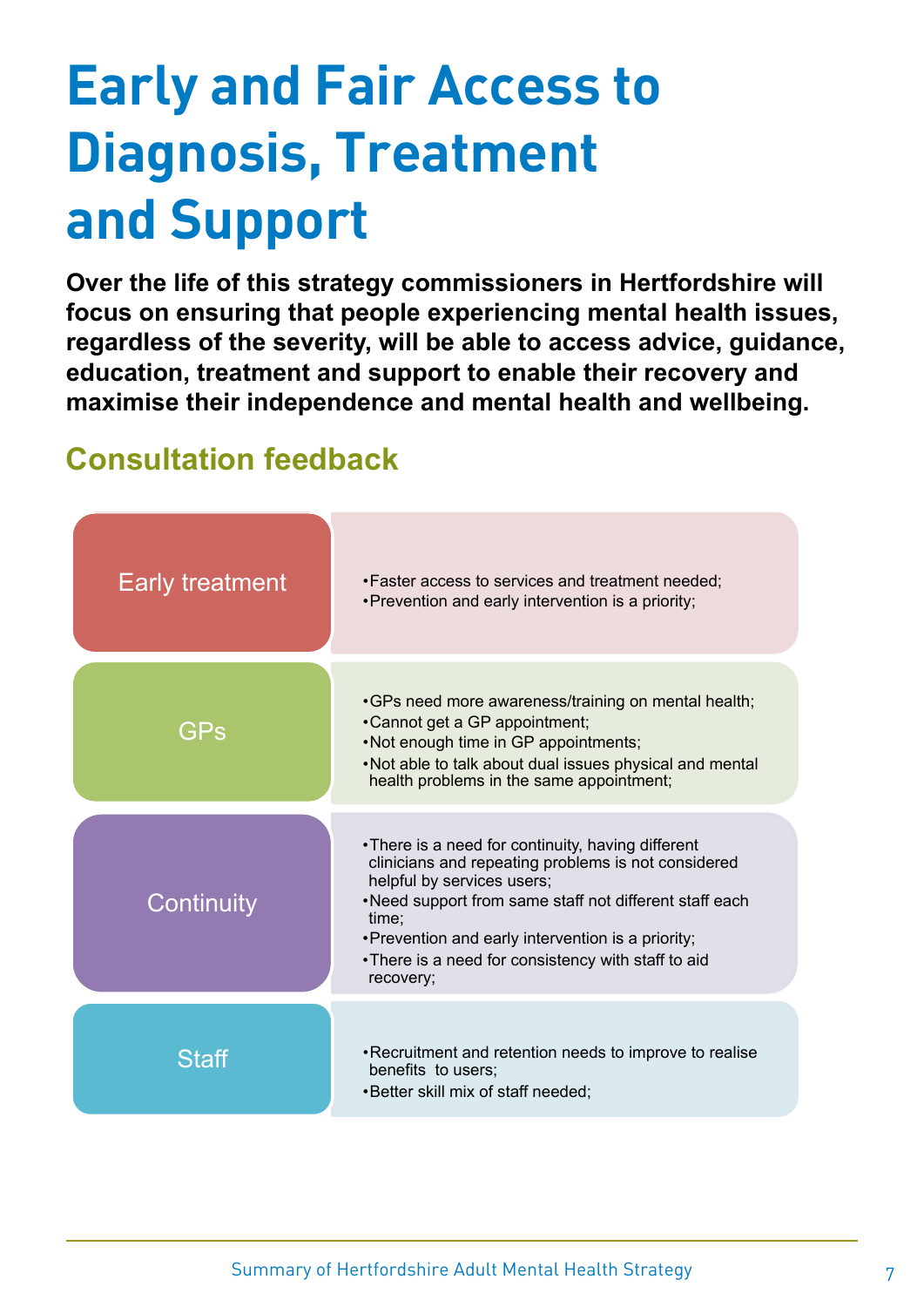- An increase in people accessing psychological therapies (IAPT) 15% of prevalence.
- Achieving the national waiting time standards for IAPT.
- Significant work continues to review psychological therapies provision.
- Invested additional funding in the Early Intervention in Psychosis service.
- A review of the single point of access in light of other changes such as NHS 111 tender.
- The majority of mental health funding in Hertfordshire is spent on providing integrated health and social care through a contract with Hertfordshire Partnership University NHS Foundation Trust (HPFT). A new contract with HPFT has been negotiated on behalf of the partners for April 2016.
- Roll out of enhanced community teams approach to deliver rapid response in the community, with rapid access to social care, physical and mental health specialist.

- People experiencing a first episode of psychosis will have access to an approved care package within 2 weeks of referral.
- Increase access to evidence based psychological therapies so that 25% of people with anxiety & depression can access care by 2020/21.
- Increase access to psychological therapies for people with psychosis, bipolar & personality disorder.
- Ensure new services commissioned incorporate the relevant physical health care interventions & principles of co-produced care planning.
- Optimise the use of digital channels to communicate key messages & make services more available online, where appropriate drawing on user insight.
- Review data collected to identify unnecessary collection & how the data is used for commissioning & contract monitoring purposes.
- Establish mental health champions in each community to contribute towards improving attitudes to mental health.
- Review and expand where possible community based services for people with severe mental health problems who need support to live safely and as close to home as possible.
- Develop a Prevention Concordat programme that supports health & wellbeing.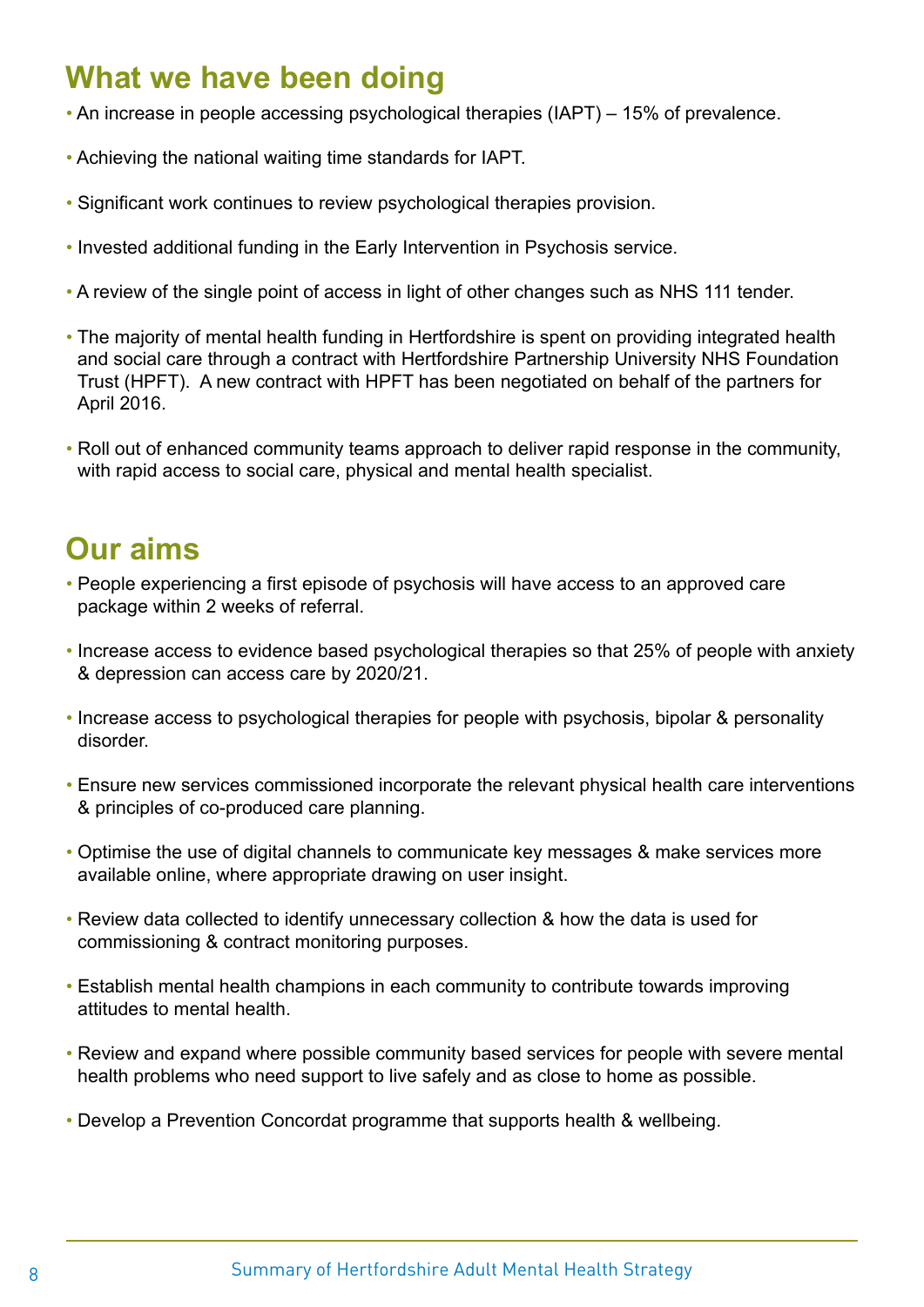### **Valuing Mental and Physical Health Equally Valuing Mental and**

**Theoret in Equal of Physical Serversi**<br>"Making physical and mental health care equally important means **that someone with a disability or health problem won't just have that treated, they will also be offered advice and help to ensure**  their recovery is as smooth as possible, or in the case of physical illness a person cannot recover from, more should be done for their mental wellbeing as this is a huge part of learning to cope or manage a physical illness." Five Year Forward View - Mental **Health Taskforce, 2016.**  $\frac{1}{2}$  and  $\frac{1}{2}$  and  $\frac{1}{2}$  and  $\frac{1}{2}$  in portant means that someone with a someone with a someone with a someone with a someone with a someone with a someone with a someone with a someone with a someone with  $\mathfrak m$ disability will also be offered advice and help to ensur

#### **Consultation feedback Consultation feedback**

| <b>Medication</b>                           | . Improve medication reviews;<br>•More knowledge on medication side effects to be<br>given to the user;                                                                                                                                                                                                    |
|---------------------------------------------|------------------------------------------------------------------------------------------------------------------------------------------------------------------------------------------------------------------------------------------------------------------------------------------------------------|
| Smoking                                     | • Against 'inpatient units to be smoke free ' feel it's a<br>deprivation of people's rights, inappropriate and<br>carries a high risk;<br>• Clearer communication about the smoking cessation<br>support available;<br>• Clearer commitment around what needs to be in place<br>to make smoke free happen; |
| <b>Dual Diagnosis</b>                       | . Improve support/services for dual diagnosis;<br>•Mental health and drug and alcohol services need to<br>be better joined up;                                                                                                                                                                             |
| <b>Physical and Mental</b><br><b>Health</b> | • Supportive of physical and mental health equality, i.e.<br>if you break a leg its quickly fixed, yet waiting for<br>counselling can take years;                                                                                                                                                          |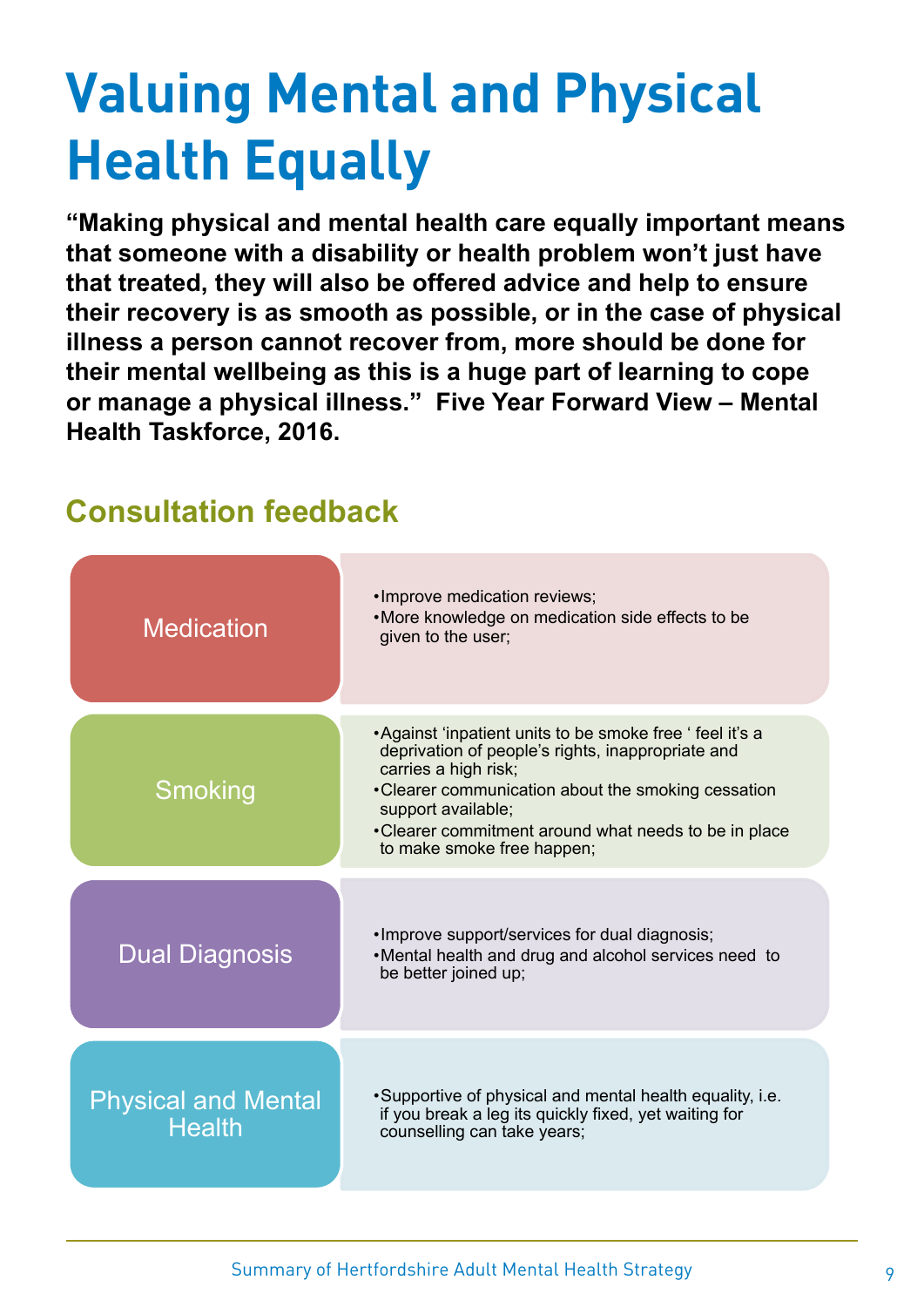- Substance misuse and mental health services work closely as partner organisations to support individuals and local organisations in a number of areas, such as crisis resolution and Section 136 issues.
- Agreement from East & North Herts and Herts Valley Clinical Commissioning Groups (CCGs) to pilot a Recovery College that includes physical and mental health courses.
- HPFT have implemented Smoke Free across all its sites in Hertfordshire.
- Hertfordshire was nominated by NHS England as a "Fast Track" pilot site for Learning Disability Transforming Care.

- People with mental health problems who are at greater risk of poor physical health will get access to prevention and screening programmes.
- Ensure more people living with severe mental illness have their physical health needs met by increasing early detection and expanding access to evidence based physical care assessment and interventions.
- Everyone with a mental health condition will be given every opportunity to quit smoking.
- Reduce stigma around mental ill health by supporting local communities build a grass roots social movement to raise awareness of good physical and mental health and support people to seek help when they need it.
- Support women who experience mental health problems in pregnancy and during the first year following the birth of their child to access evidence based specialist mental care.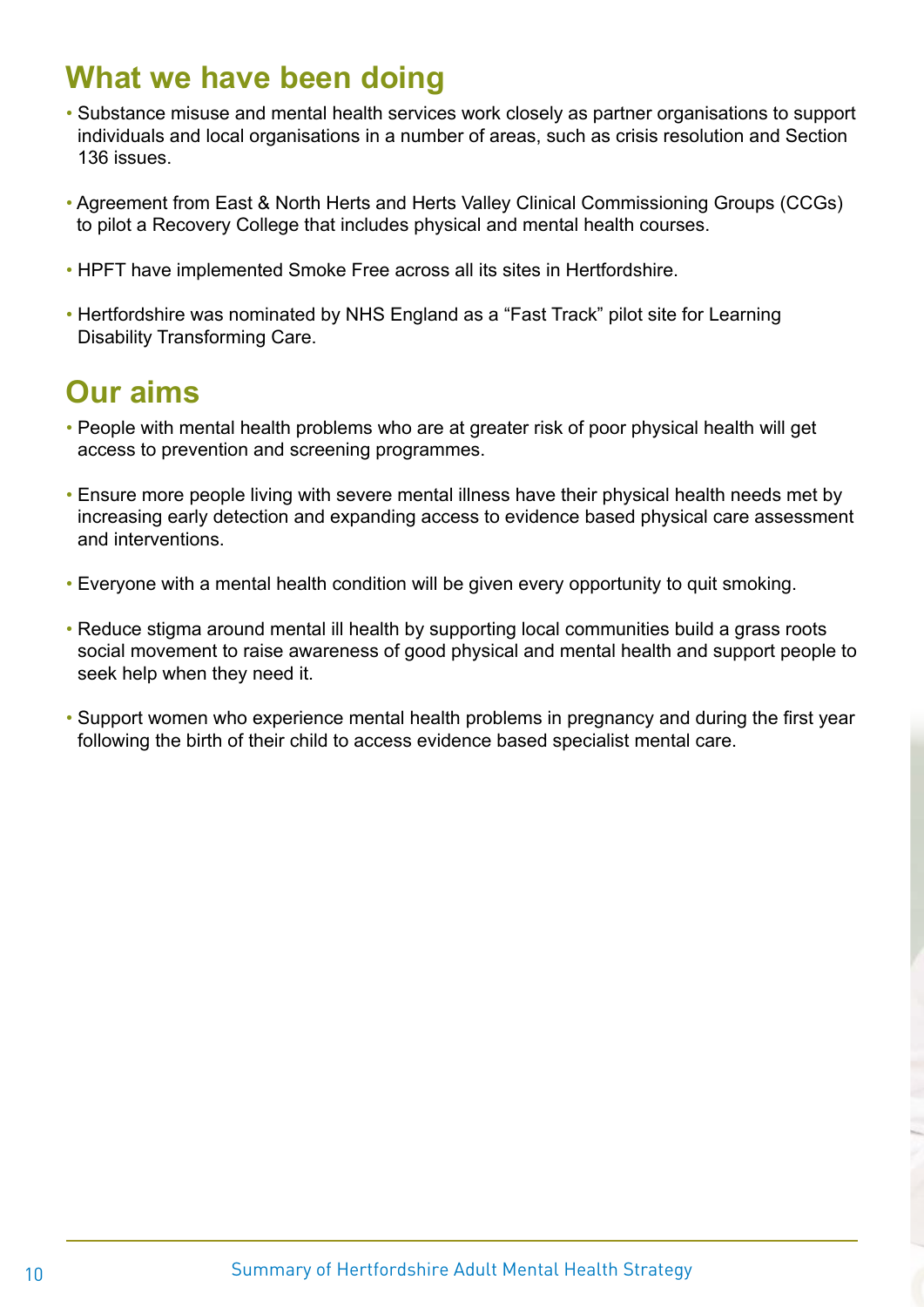## **Preventing and Responding to Crisis**

**Mental health services have traditionally focused on responding to the needs of people as they develop. Hertfordshire wants to shift its focus to commission services targeted at prevention and avoiding harm to vulnerable people wherever possible to reduce**  the use of crisis services and emergency inpatient care. It aims to do this by maximising the benefits of early intervention and preventative initiatives; building on individual assets and life skills, preventing the onset of ill mental and physical health and working to build resilient communities which can help people live **independently and healthily for longer. Mental health services have traditionally focused on**<br>to the needs of people as they develop. Hertfordshi of the local to commodern corricol targeted at provention as avolullig hartforwallerable people wherever possible to rec

#### **Consultation feedback Consultation feedback**

I

**For Discharge Communications, in consultation Discharge views** with patients and carers plus support networks;



Summary of Hertfordshire Adult Mental Health Strategy 11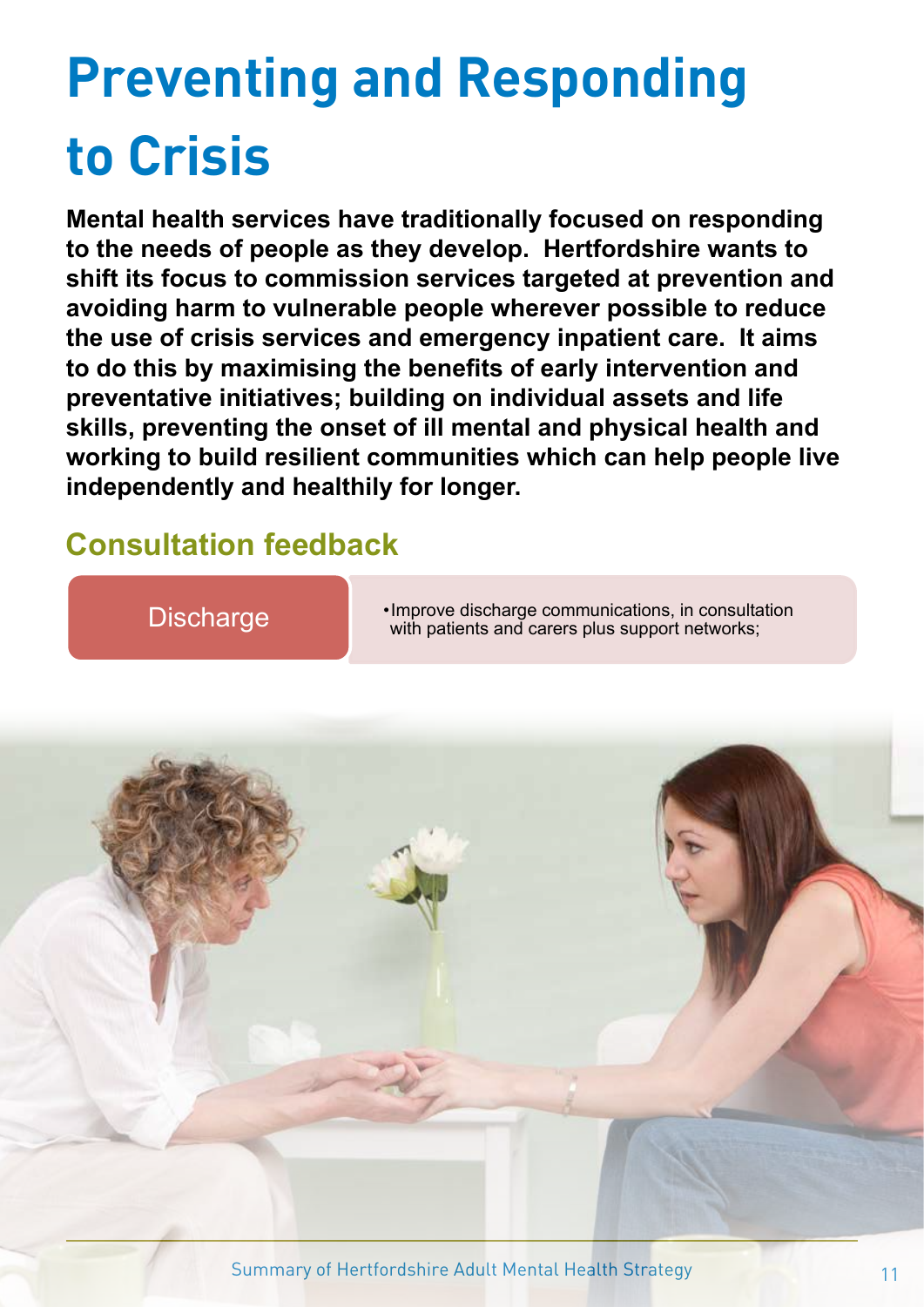- Hertfordshire's Crisis Care Concordat declaration has been signed by all statutory agencies in the County, together with a range of voluntary organisations working in mental health and/or substance misuse.
- The Crisis Care Concordat signatories have agreed and started working on a refreshed Action Plan. National Crisis Concordat website (www.crisiscareconcordat.org.uk)
- Improved psychiatric liaison services Rapid Assessment Intervention and Diagnosis (RAID) and Crisis Assessment and Treatment Teams (CATT) are available through emergency departments across the accident and emergency departments at Lister and Watford Hospitals.
- Extended the operating hours of the RAID service at Lister Hospital.
- Ensuring the effective use of Section 136 suites (places of safety) and implementing strategies to reduce inappropriate use e.g. introduction of street triage.
- Housing supporting people with mental health problems to access and maintain appropriate accommodation.
- Roll out of Spot the Signs, suicide prevention training to all GPs and community providers.

- Continue to meet the national Mental Health Crisis Care Concordat.
- Develop a multi-agency suicide prevention strategy and action plan which will be reviewed annually.
- Expansion of the RAID programme to provide a 24/7 all age response.
- Review the community based mental health crisis response to offer intensive home treatment as an alternative to acute inpatient admissions 24/7.
- Work with partner organisations to reduce premature mortality among people with severe mental illness.
- Develop all age mental health liaison services in emergency departments and inpatient wards.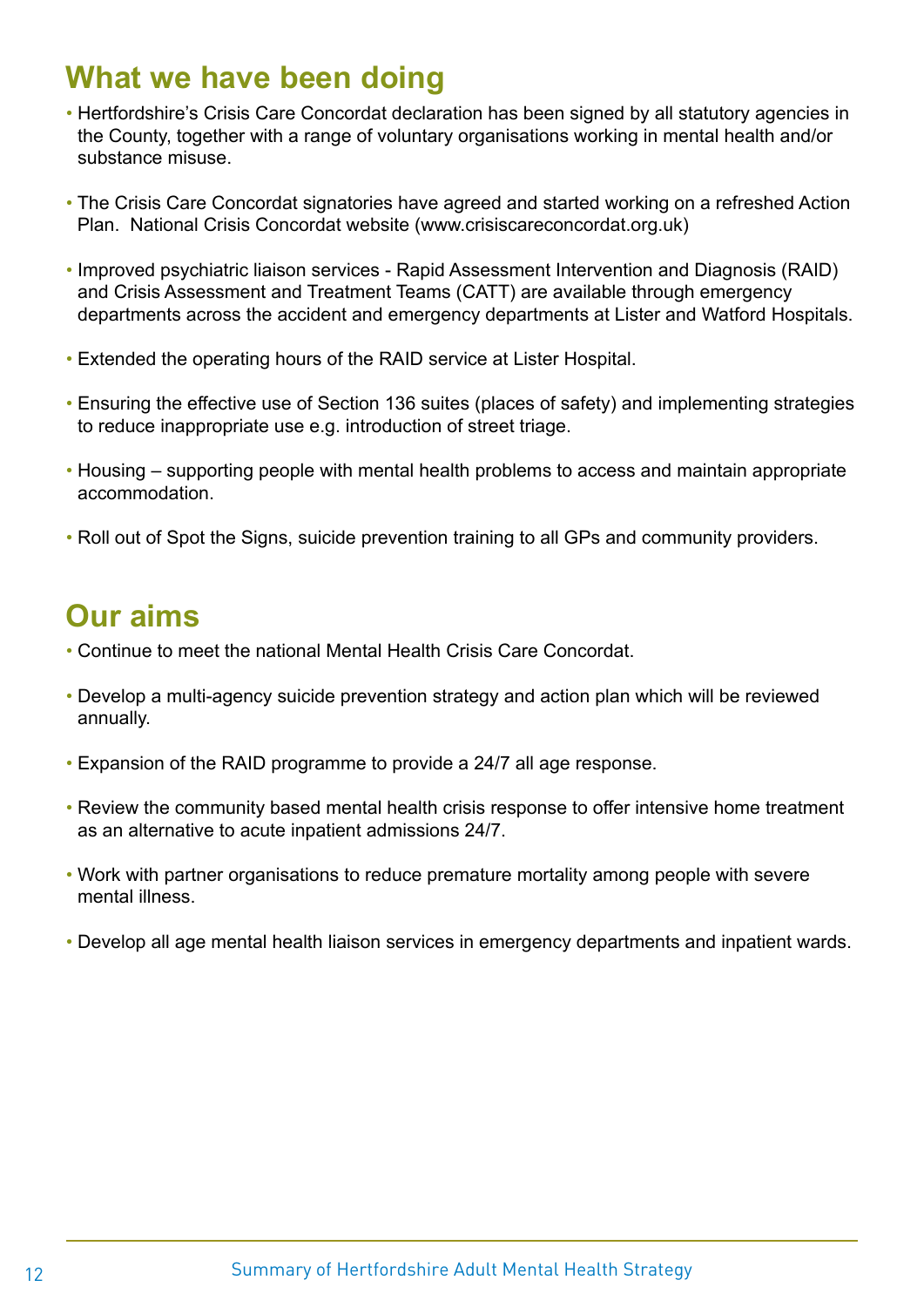### **From Recovery to Independence From Recovery to**

**Hertfordshire should have services available that help people**  Hertfordshire should have services available that help people<br>recover and cope with the mental ill health they are experiencing. **Recovery can and does mean different things to different people,**  but for the purposes of this document we are focusing on the idea that following treatment for mental ill health people may require **ongoing support to sustain wellbeing, maximise independence**  and have the opportunity to thrive in Hertfordshire.  $\frac{d}{dt}$ following support to sustain wententy, maximise muepend

#### **Consultation Feedback Consultation Feedback**



Page 13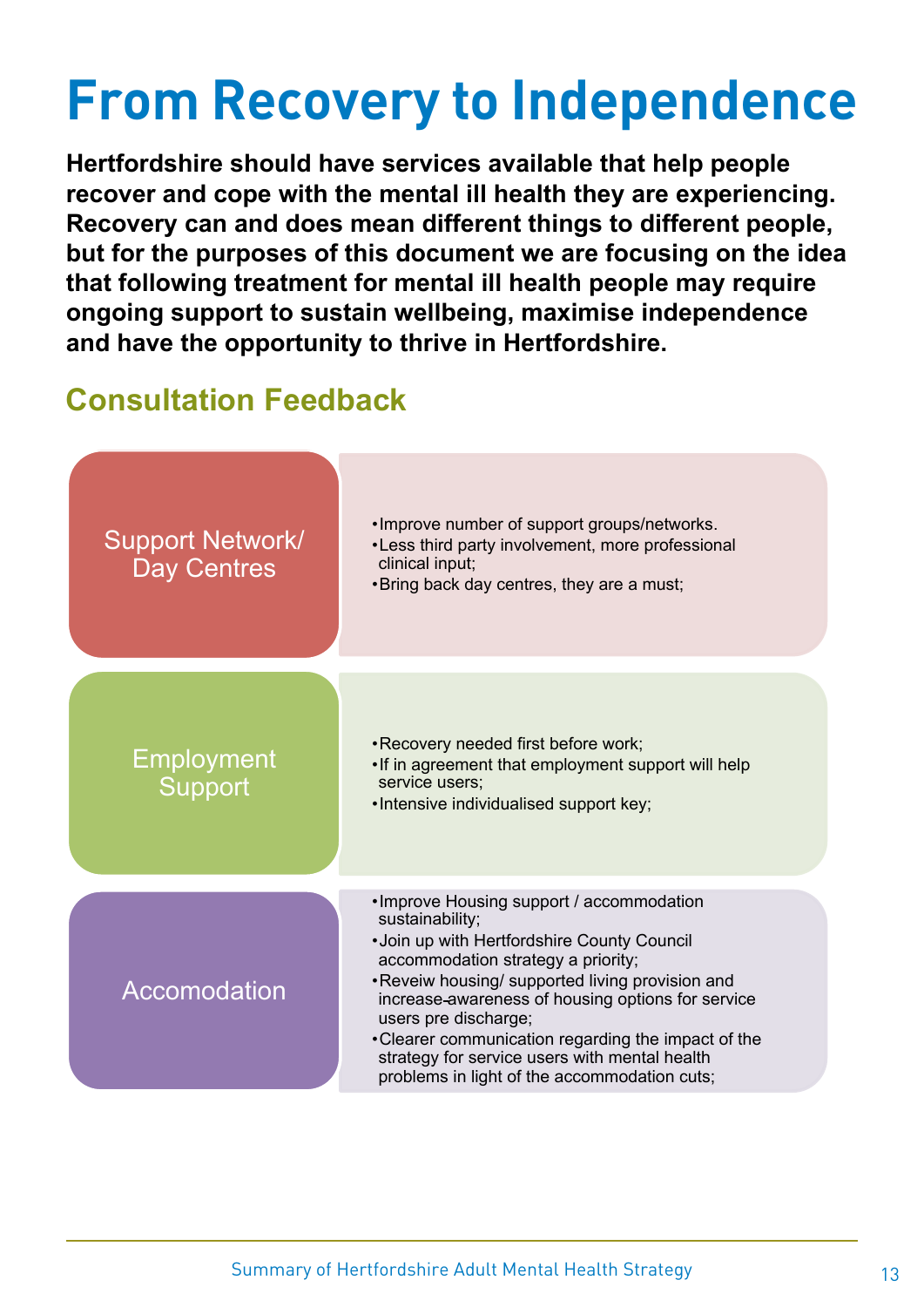- Recommissioned a county wide Complex Needs service from the voluntary sector that can support the whole person in their recovery from crisis, providing support and expertise on a wide range of issues including accommodation issues and substance misuse.
- Reviewed delayed transfer of care from HPFT services and reduce reported delays.
- Developed new models to improve health and social care for people with mental conditions through Herts Valley strategic review.
- Used co-production to design and deliver recovery focussed services.
- Delegated secondary (specialist) commissioning to HPFT as the secondary mental health provider.

- Evaluate the pilot of a recovery college that includes mental and physical health courses with a view to commissioning the service.
- Look at the options of providing navigators or peers by experience to people who require specialist care from diagnosis onwards to guide them through options for their care and ensure they receive appropriate support to move from recovery to independence.
- People living with mental health problems should be supported to find or stay in work through increasing access to psychological therapies for common mental health problems and expanding access to Individual Placement Support.
- Work with providers to develop schemes to improve mental health and employment outcomes.
- Focus on people with long term physical health conditions and supporting people into employment.
- Opportunity to strengthen and review secondary (specialist) commissioning arrangements with HPFT as the secondary mental health provider in line with the taskforce recommendations and any subsequent published quidelines.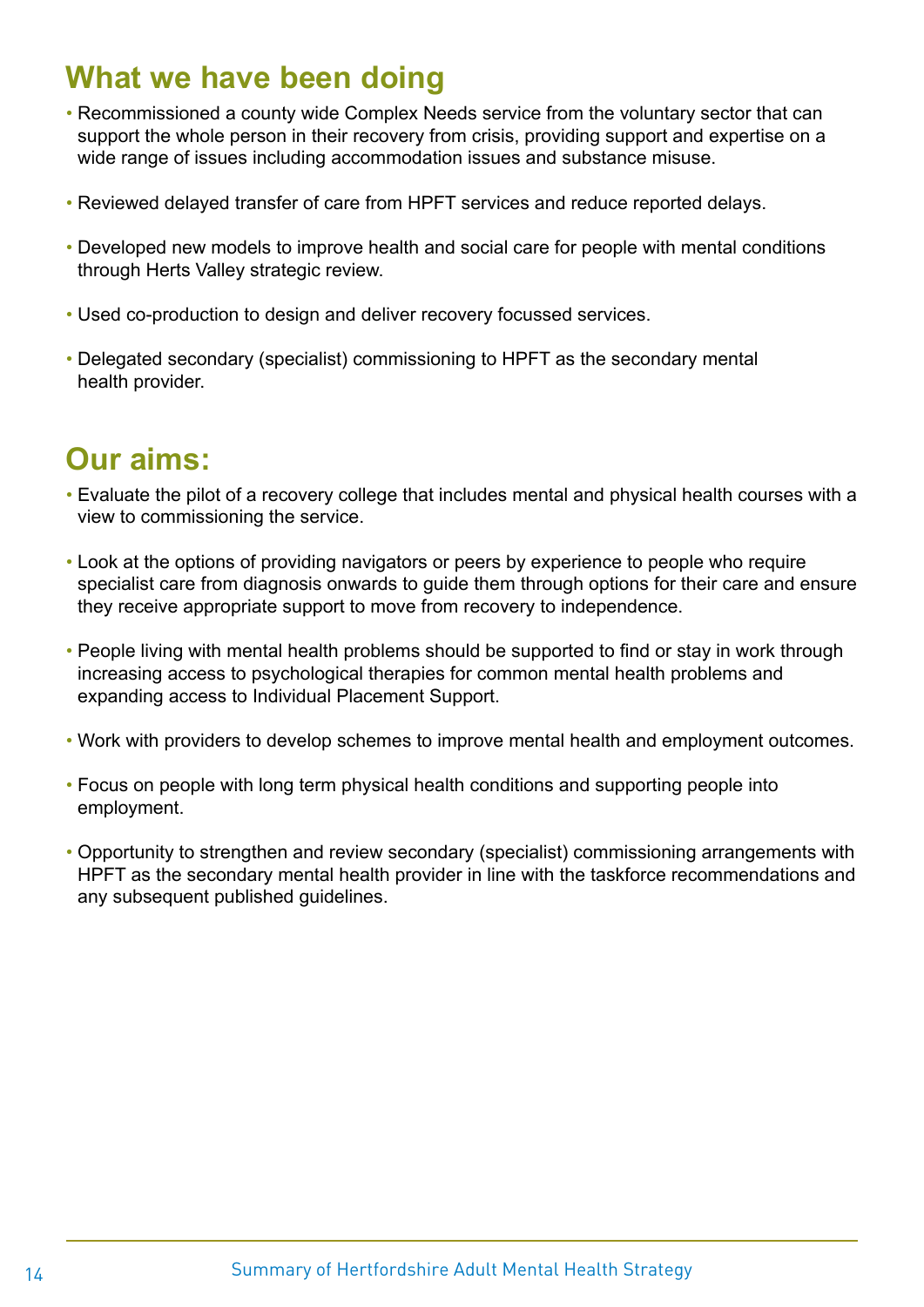### **Conclusion**

**This Mental Health Strategy has been developed through an analysis of local need, and listening to the views of service users, carers, stakeholders and partners. This strategy sets out plans for the future delivery of mental health services in Hertfordshire and is accompanied by an action plan that is a working document. The action plan gives details of the work streams and actions to take this strategy forward to ensure high quality outcomes for mental health services in Hertfordshire. The action plan will be monitored through the established Mental Health Planning and Performance Group.** 

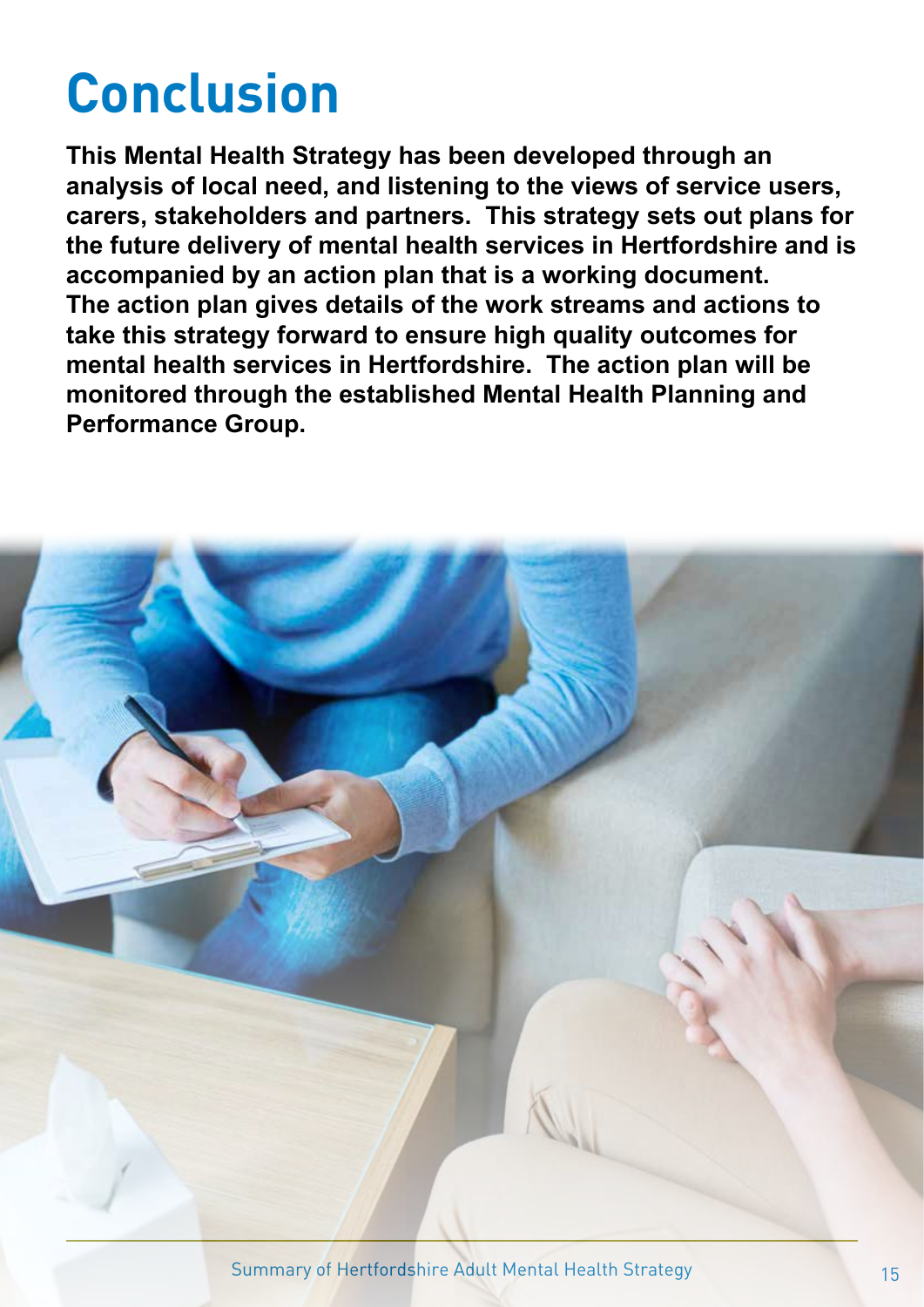### **Contact Us**

#### **Our website**

The mental health strategy is available for download at the following web address **www.hertfordshire.gov.uk/IHCCT** 

For information or more details of the mental health strategy email **Joint.commissioning@hertfordshire.gov.uk**